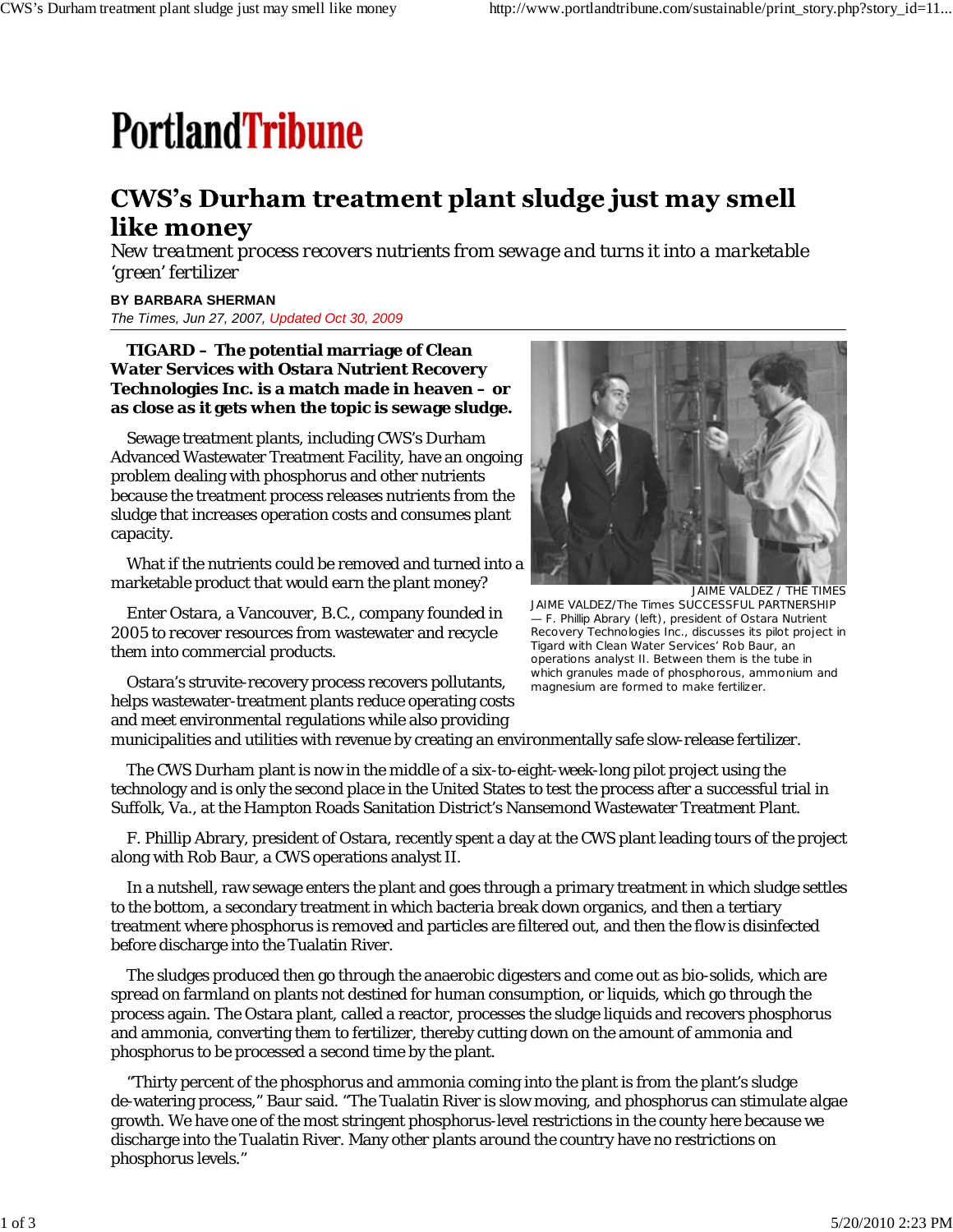In fact, CWS, won the "Plant of the Year" award from the EPA for the Durham plant in 2005 and the Rock Creek plant in 2006 and holds a patent for the process it uses to ferment sludge to encourage biological phosphorus removal. It licenses the process to treatment plants around the country to use.

"We have such strict limits that we must be state of the art," Baur said.

Development on the new environmentally friendly Ostara technology started in 1999 at the University of British Columbia, and the company was formed to take it from pilot project to business-ready on a scale that would be commercially feasible, according to Abrary.

The company's first commercial-scale plant began operation in Edmonton, Alberta, last month, and the first fertilizer, called Crystal Green, is being produced for commercial distribution.

"Ostara is bringing state of the art to biological phosphorus removal," noted Baur. "What we hope to get out of this is data for our facilities' master plan that we are now in the process of creating. It includes our need for expansion, how big the footprint should be and if the Ostara process is cost effective when construction costs are included.

"Our construction costs may be higher than the cost of the actual (Ostara) unit. The pilot project is an opportunity for us to see how efficiently and how well it works. We are only treating a small stream in the pilot project – approximately 1/300 of our capacity."

Leading the way to where the Ostara equipment had been installed in only a day, Abrary said, "This is where the magic happens. It's like an oyster making a pearl."

Pointing to a tall, translucent column of effluent with small flecks churning around, Abrary explained, "What we're seeing is crystals made of phosphorus, ammonia and magnesium, all important plant nutrients."

Without the Ostara process to remove the phosphorus and other nutrients, they can turn into a concrete-like substance called struvite that gums up the equipment.

Picking up a block of the hardened substance removed from a pipe, Abrary said, "This is what would form if it wasn't being turned into pellets. A day's worth of the pellets (from the pilot project) would fit into any fertilizer spreader. It doesn't leach back into the environment, and it becomes a high-grade, commercial fertilizer when we add magnesium chloride to the ammonia and phosphorus and removes those nutrients from the treatment plant.

"The value of the fertilizer covers 100 percent of the procedure's operating costs. It doesn't cost the plant anything to run once it's installed – it's very simple, and it uses very little energy."

The capital cost of a reactor facility ranges between \$2 million and \$4 million, with the maintenance and capacity cost savings and fertilizer revenue making up the cost within three to five years.

In addition, a company utilizing the technology can get 4 to 6 tons of greenhouse gas credits for every ton of fertilizer it produces, according to Abrary.

"Fertilizer is typically made in big plants and shipped for long distances," he said. "This is made and can be used locally."

As great as the new technology appears to be, CWS would need two to three years "at the earliest" to get it up and running since data is not yet available from a full-sized reactor. CWS would need to analyze the financial impact and where it would be located at the plant, Baur said. For example, the small tube in the pilot project that is only a few inches in diameter would need to be 22 feet in diameter at the top to treat one third of Durham plant's capacity so three or more would be needed.

"We need to be more green in the future," he said. "We try to anticipate technology changes. It's part science and part art."

As for the actual operation, Abrary explained, "We can built it, and CWS would contract with us to run and maintain it, or they could build it and run it themselves."

CWS is the site of the nation's second pilot project due to an encounter at a water environment conference when Ostara attended a presentation by Baur on how CWS solved its struvite problem. Ostara tried one of the solutions, and it improved the operation of the pilot.